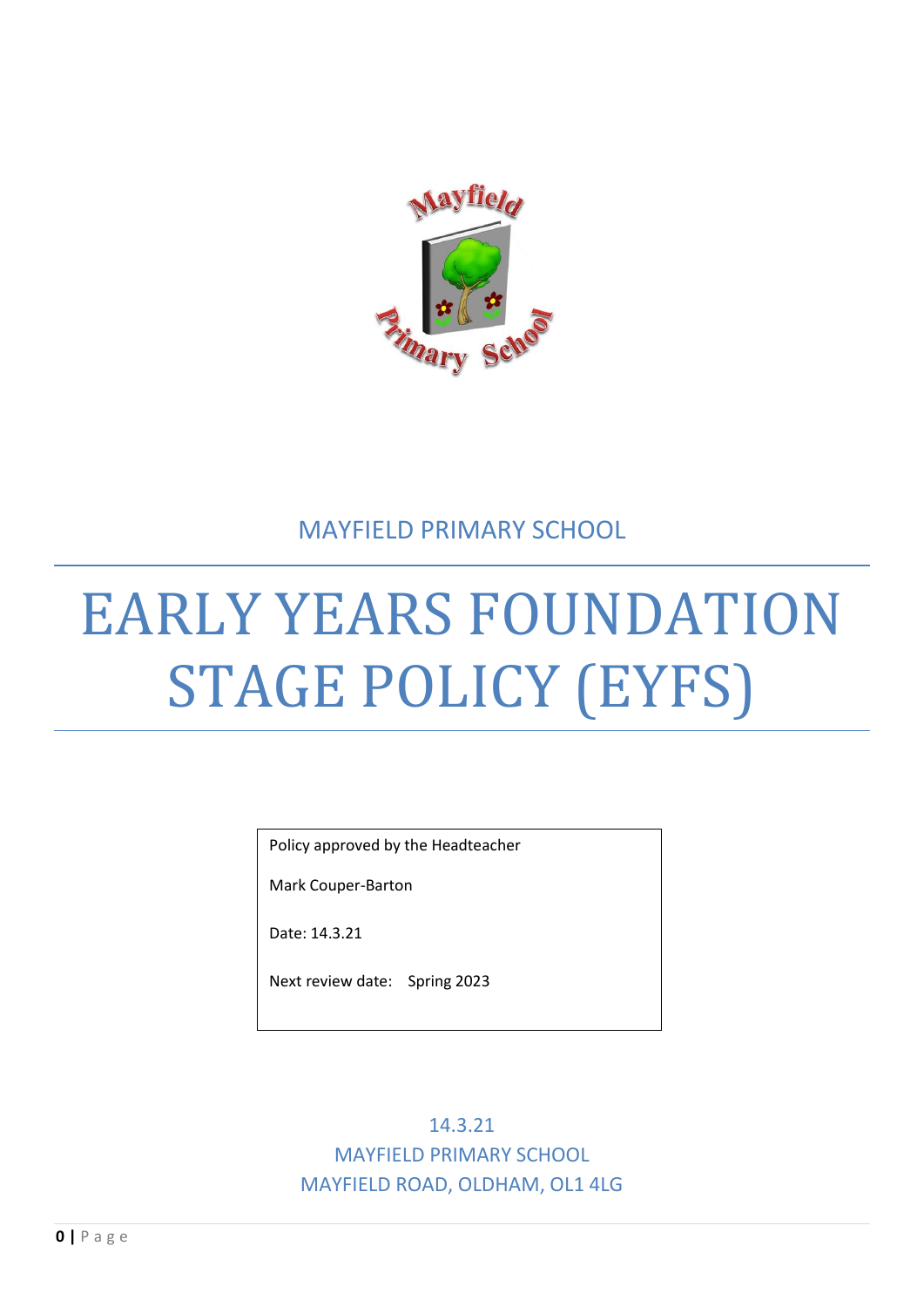## MAYFIELD PRIMARY SCHOOL

# EYFS POLICY

#### Our Vision

Through a positive caring environment, we provide the opportunity for every child to reach their full potential. We embrace the Christian values of the Trust and ensure all children are ready for their next steps.

Within this document, the term 'Early Years Foundation Stage' (EYFS) is used to describe children within our Nursery and Reception classes.

"Every child deserves the best possible start in life and the support that enables them to fulfil their potential. Children develop quickly in the Early Years and a child's experiences between birth and age five have a major impact on their future life chances. A secure, safe and happy childhood is important in its own right. Good parenting and high-quality early learning together provide the foundation children need to make the most of their abilities and talents as they grow up."

Statutory Framework for the Early Years Foundation Stage, Department for Education, March 2012

EYFS classes must provide every child with a feeling of security, being valued and the confidence to explore new learning. EYFS is unique in that it sets the tone for later school life.

EYFS is based on four overarching principles:

- Every child is a unique child, who is constantly learning and can be resilient, capable, confident and selfassured.
- Children learn to be strong and independent through positive relationships.
- Children learn and develop well in enabling environments, in which their experiences respond to their individual needs and there is a strong partnership between practitioners and parents / carers; and
- Children develop and learn in different ways and at different rates.

This Early Years Policy includes the following:

- Aims and Principles
- Planning and organising the curriculum
- Classroom organisation and resources
- Use of whole school resources
- Induction
- Involving parents
- Language and Literacy Supporting the Reception Child
- Assessment and record keeping
- Monitoring and evaluation

#### Aims and Principles

- EYFS practitioners should ensure that all children feel included, secure and valued.
- To provide a relevant curriculum with tasks that make sense to the children and are both practical and purposeful.
- To provide opportunities for children to engage in activities planned by adults and those that children plan or initiate themselves. Practitioners must consider the individual needs and interests of each child and use this information to plan a challenging and enjoyable experience in all areas of learning and development.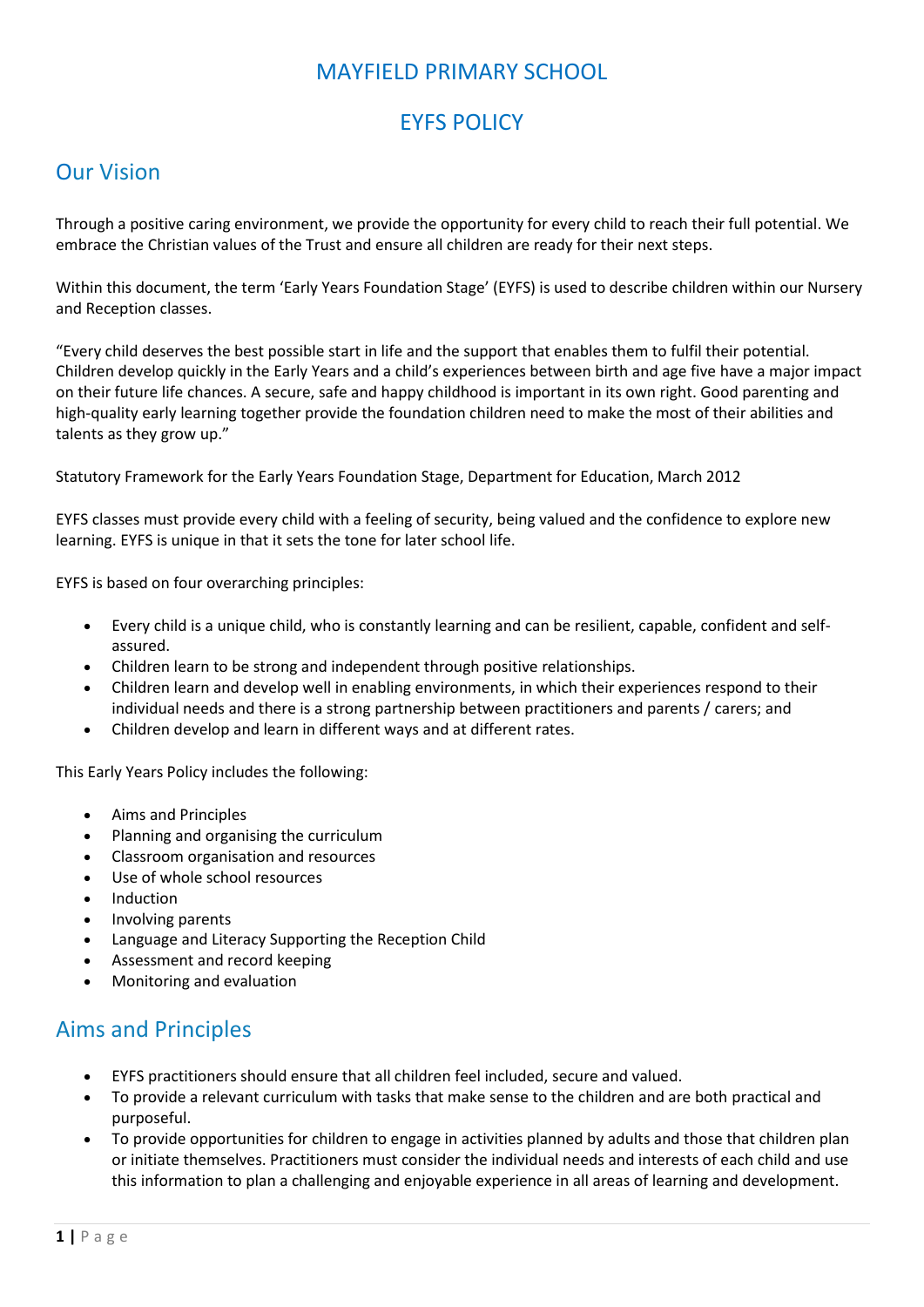- Practitioners acknowledge the holistic nature of young children's learning and natural links will be made between different areas of the curriculum, with the emphasis on learning through play and the importance of developing speaking and listening skills.
- Practitioners must create a learning environment that develops children's imagination and encourages children to explore and express their ideas and feelings.
- Practitioners must respond to each child's emerging needs and interests, guiding development through positive interaction.
- Involve parents and carers.

# Planning and organising the curriculum

The curriculum for the Early Years forms the first stage of our Whole School Curriculum.

There are seven areas of learning and development that provide a framework for planning, teaching and assessing in EYFS settings. All areas of learning and development are inter-connected.

The three prime areas are:

**2 |** P a g e

• Communication and Language – children will be given lots of opportunities to experience a rich language environment; to develop their confidence and skills in expressing themselves; to speak and listen in a range of situations.

• Physical Development – children will be provided with opportunities to be active and interactive; to develop their co-ordination, control and movement. Children will be taught the importance of physical activity, to take care of their personal needs and to make healthy choices in relation to food.

• Personal, Social and Emotional Development – help children develop a positive sense of themselves and others; forming positive relationships and develop respect for others; develop social skills and learn how to manage their feelings; understand appropriate behaviour in groups; and have confidence in their own abilities.

There are also four specific areas, through which the three prime areas are strengthened and applied:

- Literacy children will be taught to link sounds and letters and to begin to read and write. Children will be given access to a wide range of reading materials to ignite their interest.
- Mathematics children will be provided with opportunities to develop and improve their skills in counting, understanding and using numbers, calculating simple addition and subtraction problems; and to describe shapes, spaces and measures.
- Understanding the World Children will make sense of their physical world and their community through opportunities to explore, observe and find out about people, places, technology and the environment.
- Expressive Arts and Design Children will explore and play with a range of media and materials, as well as providing opportunities and encouragement for sharing their thoughts, ideas and feelings through a variety of activities in art, music, movement, dance, role-play, and design and technology.

The curriculum is planned through a series of themes that reflect and respond to the children's interests, offering experiences in all areas of the curriculum and which carry equal importance to provide a broad and balanced curriculum with opportunities for play and child- initiated activities.

The long-term plan is the Foundation Stage curriculum. This is an overarching framework that informs all other stages of planning. It shows the range of experiences and learning opportunities that are available while children are in the early years.

Medium term planning takes the form of a theme based upon the children's interests. It is evaluated weekly to respond to other emerging interests that the children may have.

Short term plans select activities and learning objectives from the medium-term theme plan as deemed appropriate to meet the needs and interests of the children. Plans are extended and differentiated accordingly.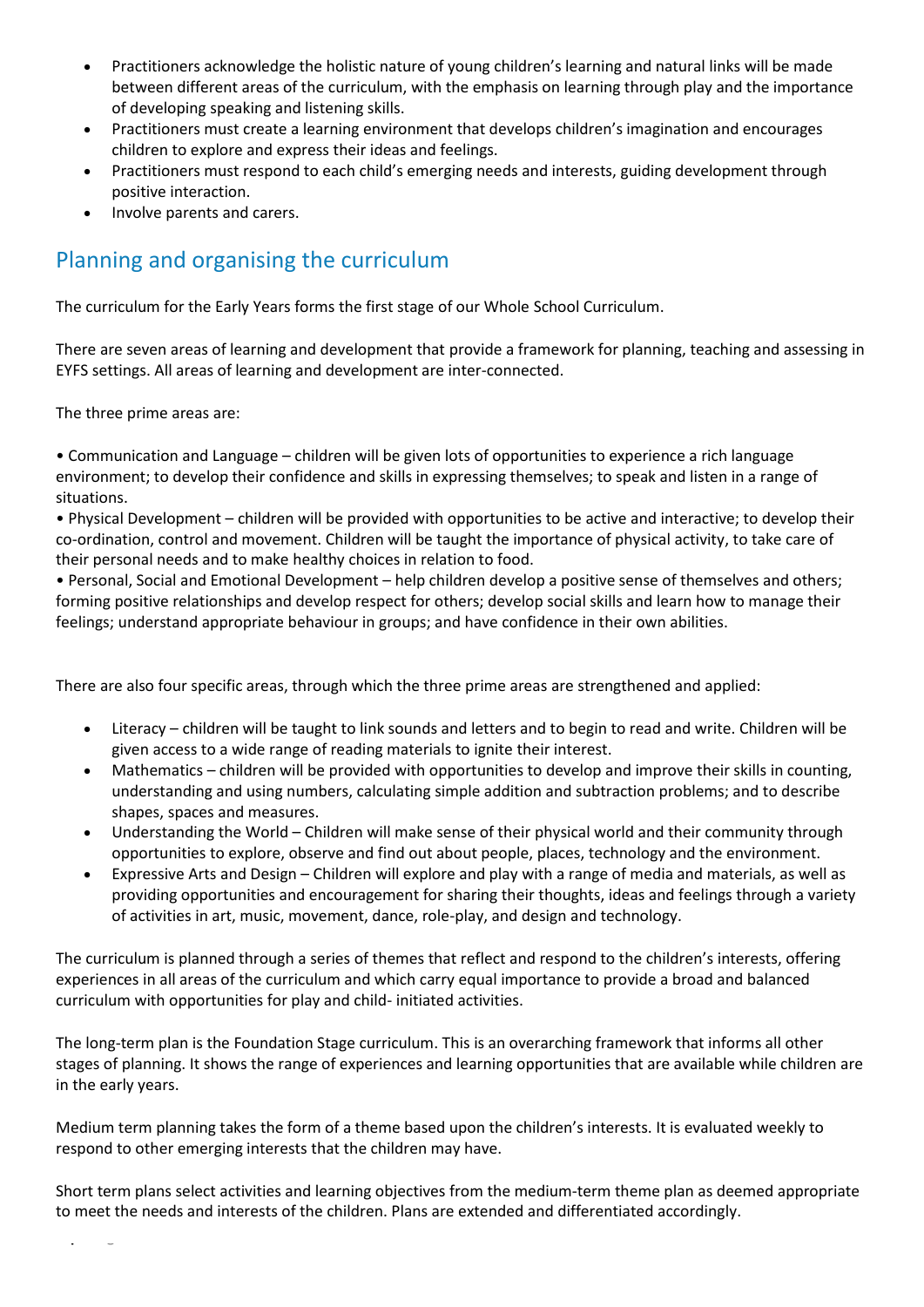Planning should provide a clear balance between challenging the most able children in some cases to exceed Early Learning Goals.

By the end of the Reception year, strong foundations will be in place, in preparation for children entering Year 1.

# Classroom Organisation and Resources

The organisation of our Early Years Foundation Stage unit reflects the importance that is placed on children learning through play and first-hand experience, developing independence and having opportunities to initiate their own activities.

Our EYFS unit provides the following areas:

- Carpet areas
- Small world area for retelling and creating stories
- Role play area
- Basic skills and Funky Fingers areas
- Construction area
- Investigation Areas both seasonal and topic related
- Creative and workshop areas
- Sand and water
- Book corner with a range of fiction and non-fiction books
- Writing areas with a range of writing resources
- Table top and small world toys
- Interactive whiteboard
- Malleable materials
- Musical instruments
- Painting and creative equipment
- Maths games and equipment
- Forest School in our Mayfield Woods
- Outside classroom a safe, fenced area for children to develop skills on a larger scale

EYFS also has a set of appropriate outdoor clothing in order to make full use of the outside classroom, school grounds, walks to Mayfield woods and our on-site Forest Schools area.

#### Use of Whole School Resources

- The hall, e.g.: for music, dance, drama, physical education and assemblies.
- Use of school grounds and playgrounds.
- Forest School area (Mayfield Woods).
- The kitchen for a range of cooking activities.
- The Rainbow Room (for small group interventions)
- The Computer suite, which also contains a laptop trolley for use in classrooms.
- Large range of musical instruments.

#### Induction

We work closely with our families before they join us in Nursery and Reception. This involves Open Day events, additional visits to school and visits to the home.

Our EYFS lead also works closely with a range of pre-school settings and, in many cases, gets the opportunity to meet children and families before they join us.

EYFS also work with families on the REAL project to promote positive parenting and effective early experiences.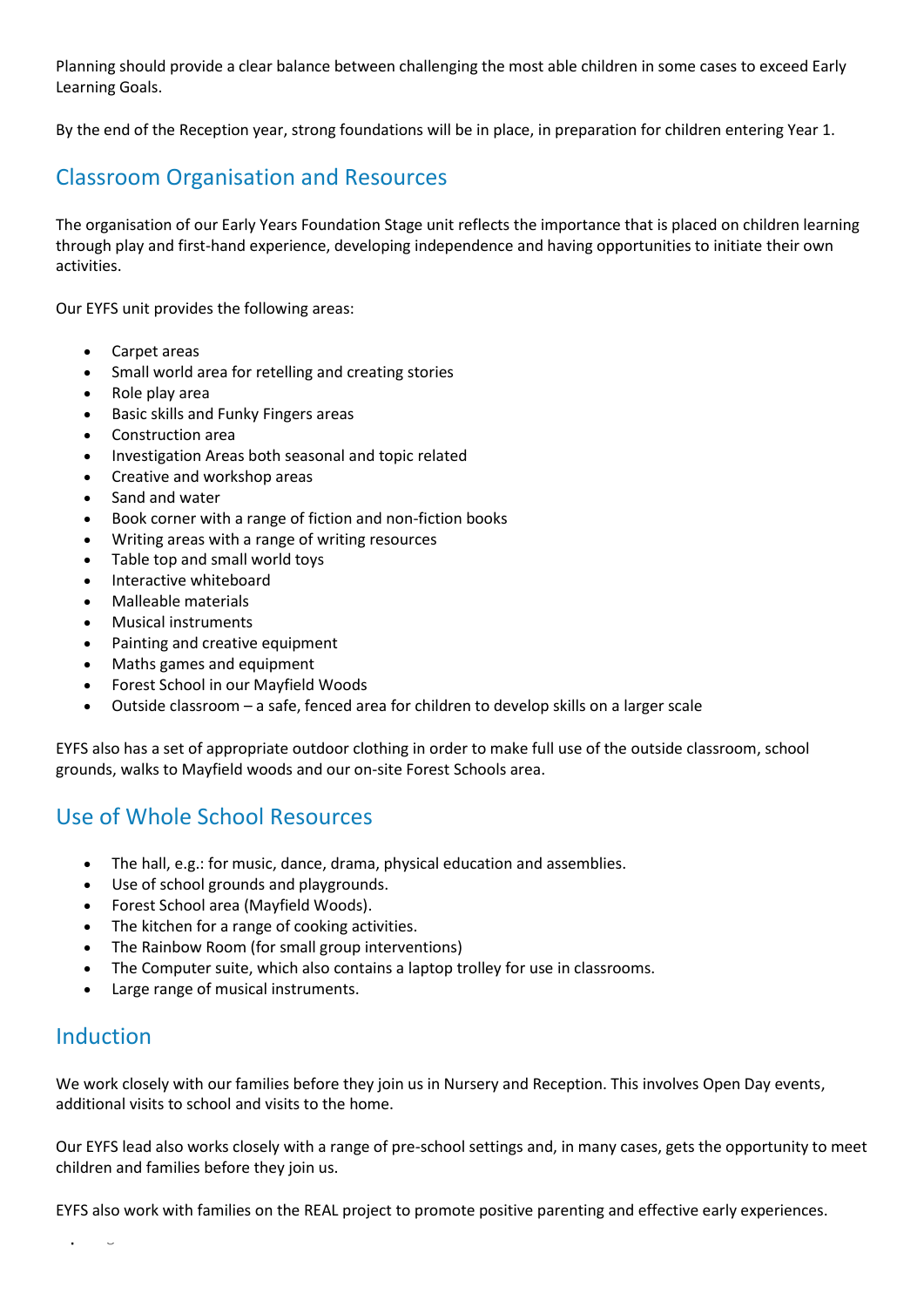A transition meeting to discuss children's transition records is held between staff from pre-school settings and the EYFS Lead in July, for children who are starting our Nursery and for children who are new to our Reception class.

In July, meetings are held by the EYFS lead, EYFS teachers and Headteacher, to introduce parents/carers to the school, Nursery and Reception procedures and curriculum. Parents/carers are given a school prospectus which outlines the curriculum and school routines, as well as booklets to help them to support their child before and during their time in EYFS.

Nursery and Reception children are introduced to the life of the wider school gently as they are ready. Playtimes are separate, in the EYFS areas, allowing the children to settle with their classmates in a quiet atmosphere.

### Involving Parents

Parents/carers are the child's first and most enduring educators. When parents/carers and practitioners work together in Early Years settings, the results have a positive impact on the child's development. A successful partnership needs to be a two-way flow of information, knowledge and expertise. We aim to develop this by:

- Outlining how the EYFS is being delivered to parents/carers during the new parents' meeting in July, to enable them to understand the value of supporting their child's learning at home and how they can access more information.
- Curriculum letters / newsletters are sent home periodically to keep parents informed of their child's current curriculum and learning needs, with an outline of activities which could be undertaken at home to support this.
- Operating an "open door" policy, whereby parents/carers can come and discuss concerns and developments in an informal manner, and also to view children's work.
- Sharing progress at school through annotated photographs and observations in 'Online Learning Journeys' (Learning Book).
- Inviting parents/carers to accompany children on school visits.
- Discussing individual next steps and progress with parents/carers at parents' evening in Autumn and Spring terms.
- Providing an annual written report to parents/carers in July, summarising the child's progress against Development Matters, in Nursery, and the Early Learning Goals (ELGs) in Reception. An additional meeting is held for Reception parents, in the summer term, to discuss their child's progress, and characteristic of learning, at the end of EYFS.
- Any concerns in relations to additional needs will be discussed with parents and the Special Needs and Disabilities Co-ordinator (SENDCO) for the school.

# Language and Literacy

- Early in the first half term at school, children will begin to bring home a book so that parents/carers can support their child with the sounds he/she has learnt at school.
- The first books that children bring home to share with parents/carers will be books with simple repetitive text and rhymes, which will then extend to simple sentences based on their phonic ability.
- During the year, each child will take home independent reading books that have been shared at school.
- Children are also able to choose a weekly library book which promotes a love of reading at home.
- Each child may also take home a range of reading games or activities that involve matching sounds and pictures; making, reading and writing simple words that can be practiced at home.

#### Assessment and Recording

This is in line with the school Assessment Policy.

We make regular assessments of children's learning, and we use this information to ensure that future planning reflects identified needs. Assessment in the Early Years Foundation Stage mainly takes the form of observations, and